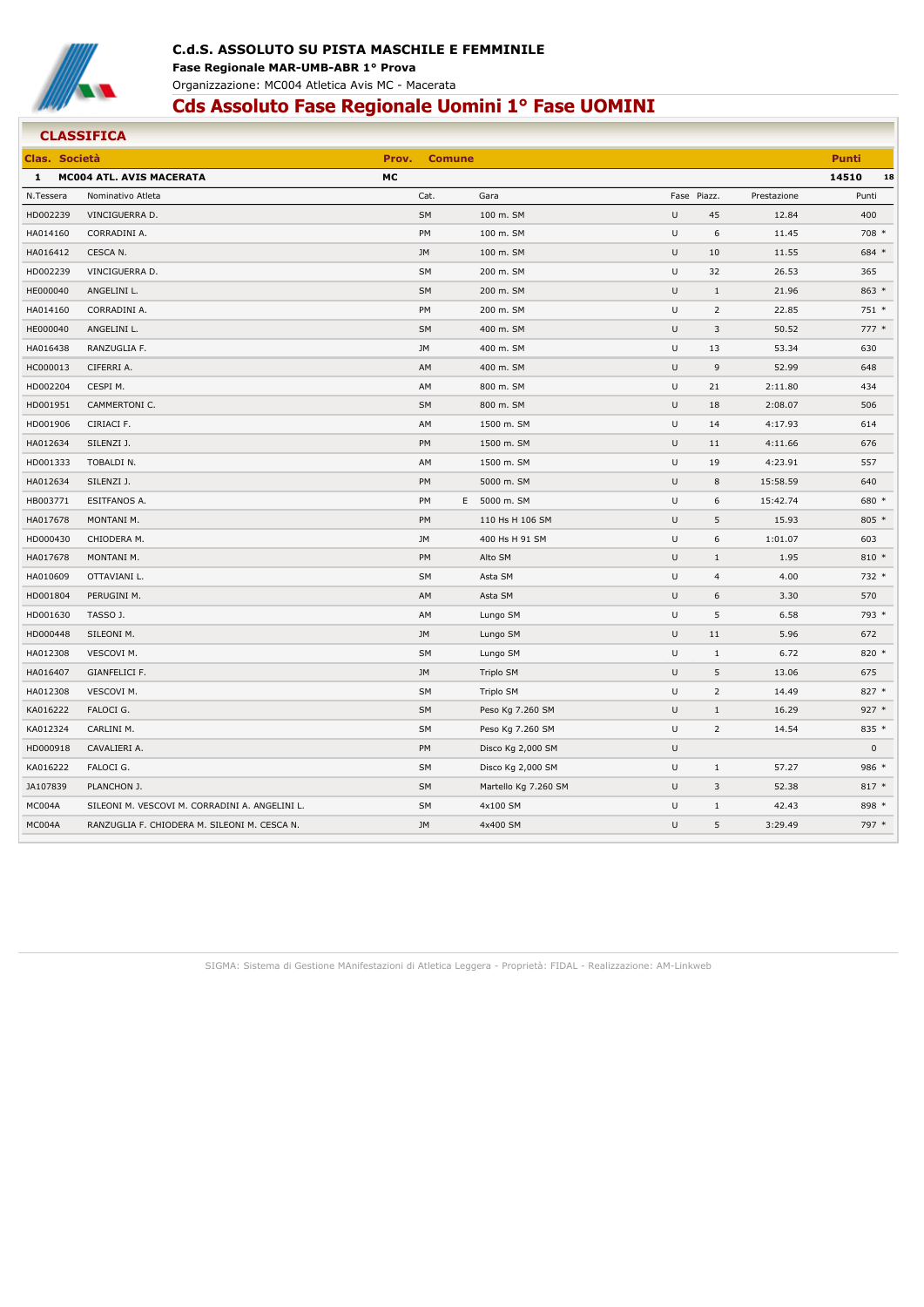

#### **CLASSIFICA Clas. Società Prov. Comune Punti 2 TR024 ASS.ATL.LIBERTAS ORVIETO TR 14208 18** N.Tessera Nominativo Atleta Cat. Gara Fase Piazz. Prestazione Punti KA017669 PIGOZZI A. 100 m. SM U 16 11.74 638 KA019546 VANNONI P. AM 100 m. SM U 11 11.60 671 KA019869 ASCANI L. SM 100 m. SM U 0 KB001474 MARTINI G. AM 100 m. SM U 34 12.25 522 KB003668 SURACE G. AM 100 m. SM U 32 12.21 531 KA016728 SERRANTI M. SM 100 m. SM U 12 11.62 667 KB000242 GALLETTI L. AM 200 m. SM U 23 24.82 529 KB000707 MANCINI N. SM 200 m. SM U 7 23.27 701 \* LE009127 DEL CAVALLO C. JM 200 m. SM U 18 24.04 613 KA019473 GIOVANNINI F. JM 400 m. SM U 21 54.34 582 RC000529 GRAMACCIA M. PM 400 m. SM U 12 53.09 642 KB000620 PONZI C. JM 400 m. SM U 0 KB001883 VAGNOLI F. PM 400 m. SM U 11 53.07 643 KA012708 FRATINI N. SM 800 m. SM U 0 KB001685 BATTISTINI S. AM 800 m. SM U 6 1:58.75 707 \* KB001781 PADELLA A. JM 800 m. SM U 8 1:58.90 704 \* KB002068 MOKHCHANE K. PM 800 m. SM U 13 2:02.05 632 KC000947 FARISI H. PM E 800 m. SM U 4 1:56.80 753 JF001109 SUGUT P. SM E 1500 m. SM U 1 3:52.92 879 \* KB001695 SEPE A. JM 5000 m. SM U 5 15:39.29 689 JF001109 SUGUT P. SM E 5000 m. SM U 1 14:05.17 952 \* KA017371 BONCIO M. PM 3000 St H91 SM U 4 9:55.75 756 \* LA039029 FILIPPONI F. SM 110 Hs H 106 SM U 3 15.35 859 \* LA039029 FILIPPONI F. SM 400 Hs H 91 SM U 2 56.16 781 \* KA019513 CEBAN E. PM Alto SM U 4 1.80 701 \* KB000766 MENCONI V. AM Alto SM U 7 1.70 626 KB000766 MENCONI V. AM Asta SM U 7 3.30 570 KA019513 CEBAN E. PM Asta SM U 1 4.40 818 \* LA047022 TANCHELLA S. SM Lungo SM U 3 6.59 795 \* KA019538 ZARBA V. PM Lungo SM U 12 5.96 672 LA047022 TANCHELLA S. SM Triplo SM U 3 13.70 744 \* KA019026 MARCHESI G. SM Peso Kg 7.260 SM U 12 9.61 498 KB002423 LANFALONI F. JM Peso Kg 7.260 SM U 5 11.97 674 LG000170 CASAVECCHIA M. SM Peso Kg 7.260 SM U 3 12.94 739 \* KB002423 LANFALONI F. JM Disco Kg 2,000 SM U 10 32.40 562 KA014483 DOLCIAMI A. SM Disco Kg 2,000 SM U 2 44.82 796 \* KA019026 MARCHESI G. SM Disco Kg 2,000 SM U 14 25.77 418 LG000170 CASAVECCHIA M. 2000 \* 2000 \* 2000 \* 2000 \* 2000 \* 2000 \* 2000 \* 2000 \* 3000 \* 300 \* 300 \* 300 \* 300 \* 300 \* 300 \* 300 \* 300 \* 300 \* 300 \* 300 \* 300 \* 300 \* 300 \* 300 \* 300 \* 300 \* 300 \* 300 \* 300 \* 300 \* 300 \* 300 TR024A DEL CAVALLO C. CEBAN E. SURACE G. GRAMACCIA M. SM 4x100 SM 4x100 SM 9 20 30 SM U 0 30 SM 9 20 4x100 SM U TR024B PIGOZZI A. SERRANTI M. TANCHELLA S. VANNONI P. SM 4x100 SM U 5 44.47 794 \* TR024B VAGNOLI F. PADELLA A. GRAMACCIA M. GIOVANNINI F. SM 4x400 SM 4x400 SM U 6 3:31.55 776 \* TR024A DEL CAVALLO C. FARISI H. MANCINI N. FILIPPONI F. SM E 4x400 SM U 4 3:28.68 806 \*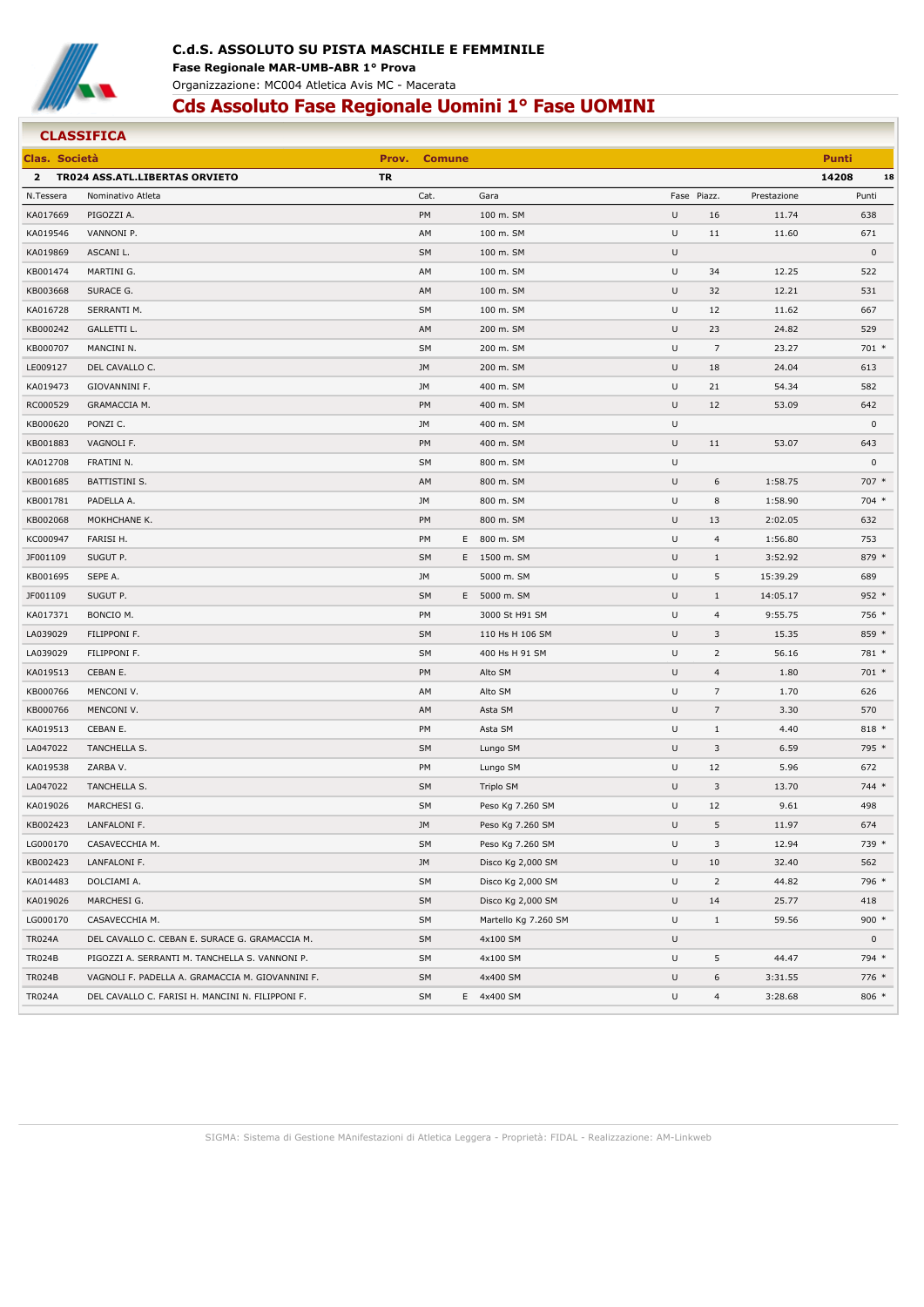

## **C.d.S. ASSOLUTO SU PISTA MASCHILE E FEMMINILE Fase Regionale MAR-UMB-ABR 1° Prova** Organizzazione: MC004 Atletica Avis MC - Macerata

# **Cds Assoluto Fase Regionale Uomini 1° Fase UOMINI**

| Clas. Società |                                                           | Prov.     | <b>Comune</b> |                      |   |                |             | <b>Punti</b>        |
|---------------|-----------------------------------------------------------|-----------|---------------|----------------------|---|----------------|-------------|---------------------|
| 3             | <b>FM050 TEAM ATLETICA MARCHE</b>                         | <b>FM</b> |               |                      |   |                |             | 13803<br>18         |
| N.Tessera     | Nominativo Atleta                                         |           | Cat.          | Gara                 |   | Fase Piazz.    | Prestazione | Punti               |
| HC000211      | SANTARELLI F.                                             |           | AM            | 100 m. SM            | U | 19             | 11.86       | 610                 |
| HA015107      | FOSSATI PESARESI A.                                       |           | AM            | 100 m. SM            | U | 17             | 11.84       | 614                 |
| HA009670      | LOMBARDELLI F.                                            |           | SM            | 100 m. SM            | U | 8              | 11.49       | 698 *               |
| HF000651      | MITILLO N.                                                |           | JM            | 100 m. SM            | U | 48             | 13.09       | 352                 |
| HA016853      | LUCIANI E.                                                |           | JM            | 100 m. SM            | U | 21             | 11.93       | 594                 |
| HA009670      | LOMBARDELLI F.                                            |           | SM            | 200 m. SM            | U | 11             | 23.61       | 661 *               |
| HB001457      | PIERMATTEI F.                                             |           | SM            | 200 m. SM            | U |                |             | $\mathsf{O}\xspace$ |
| HF000917      | NARDI F.                                                  |           | AM            | 200 m. SM            | U | 26             | 25.23       | 488                 |
| HF000651      | MITILLO N.                                                |           | JM            | 200 m. SM            | U | 34             | 27.15       | 312                 |
| HF000647      | GIUSEPPETTI C.                                            |           | SM            | 200 m. SM            | U | 29             | 25.67       | 444                 |
| HC001660      | STRAPPINI A.                                              |           | SM            | 200 m. SM            | U | 21             | 24.47       | 566                 |
| HA010701      | ZUCCHINI L.                                               |           | SM            | 400 m. SM            | U | $\overline{2}$ | 50.10       | $800*$              |
| HA017861      | GIACHE' G.                                                |           | JM            | 400 m. SM            | U | 5              | 51.54       | 722                 |
| HB000820      | BECCACECE A.                                              |           | PM            | 400 m. SM            | U | 20             | 54.19       | 589                 |
| HC001660      | STRAPPINI A.                                              |           | <b>SM</b>     | 400 m. SM            | U | 22             | 54.43       | 577                 |
| HF000917      | NARDI F.                                                  |           | AM            | 400 m. SM            | U | 25             | 55.10       | 546                 |
| HA010701      | ZUCCHINI L.                                               |           | SM            | 800 m. SM            | U | $\mathbf{1}$   | 1:52.43     | 863 *               |
| HC000182      | SANSEVERINATI N.                                          |           | JM            | 800 m. SM            | U |                |             | $\mathsf 0$         |
| HA011993      | BRILLARELLI S.                                            |           | SM            | 1500 m. SM           | U | 10             | 4:10.95     | 683 *               |
| HC000182      | SANSEVERINATI N.                                          |           | JM            | 1500 m. SM           | U | 13             | 4:15.75     | 635                 |
| HA013312      | NEMO M.                                                   |           | PM            | 110 Hs H 106 SM      | U | $\overline{2}$ | 15.26       | 868 *               |
| HA012747      | MALATINI L.                                               |           | PM            | 110 Hs H 106 SM      | U | 6              | 16.06       | 793 *               |
| HB000820      | BECCACECE A.                                              |           | PM            | 400 Hs H 91 SM       | U | 5              | 1:00.33     | $628 *$             |
| HA013312      | NEMO M.                                                   |           | PM            | Alto SM              | U | $1\,$          | 1.95        | $810 *$             |
| HF000801      | BA HADDOU Z.                                              |           | AM            | Asta SM              | U | 10             | 2.40        | 342                 |
| HA013891      | CAPPANERA F.                                              |           | PM            | Lungo SM             | U | 10             | 6.29        | 737 *               |
| HB001442      | NGUIMEYA TSOPMO S.                                        |           | PM            | Lungo SM             | U | 6              | 6.53        | 784 *               |
| HC000211      | SANTARELLI F.                                             |           | AM            | Lungo SM             | U | $\overline{2}$ | 6.70        | $816 *$             |
| HB001442      | NGUIMEYA TSOPMO S.                                        |           | PM            | Triplo SM            | U | $1\,$          | 14.94       | $874*$              |
| HA012747      | MALATINI L.                                               |           | PM            | Peso Kg 7.260 SM     | U | 6              | 11.22       | $621 *$             |
| HD000631      | TERENZI J.                                                |           | PM            | Disco Kg 2,000 SM    | U | 18             | 25.04       | 402                 |
| HB001137      | TONTI A.                                                  |           | AM            | Disco Kg 2,000 SM    | U | 19             | 21.21       | 312                 |
| HC000667      | PETRELLI F.                                               |           | JM            | Martello Kg 7.260 SM | U | 8              | 46.24       | 732 *               |
| HF000801      | BA HADDOU Z.                                              |           | AM            | Giavellotto Gr 800 M | U | 13             | 28.26       | 317                 |
| HA013891      | CAPPANERA F.                                              |           | PM            | Giavellotto Gr 800 M | U | 8              | 35.44       | 453                 |
| <b>FM050A</b> | CAPPANERA F. SANTARELLI F. GIACHE' G. FOSSATI PESARESI A. |           | SM            | 4x100 SM             | U | 8              | 44.73       | 781 *               |
| FM050B        | MALATINI L. NEMO M. PIERMATTEI F. LOMBARDELLI F.          |           | SM            | 4x100 SM             | U | $\overline{4}$ | 43.81       | 827 *               |
| <b>FM050A</b> | NARDI F. LUCIANI E. SCONOCCHINI M. STRAPPINI A.           |           | SM            | 4x400 SM             | U | 9              | 3:38.28     | 707                 |
| FM050B        | BECCACECE A. GIACHE' G. GIULIODORI T. ZUCCHINI L.         |           | SM            | 4x400 SM             | U | $\overline{2}$ | 3:26.67     | 827 *               |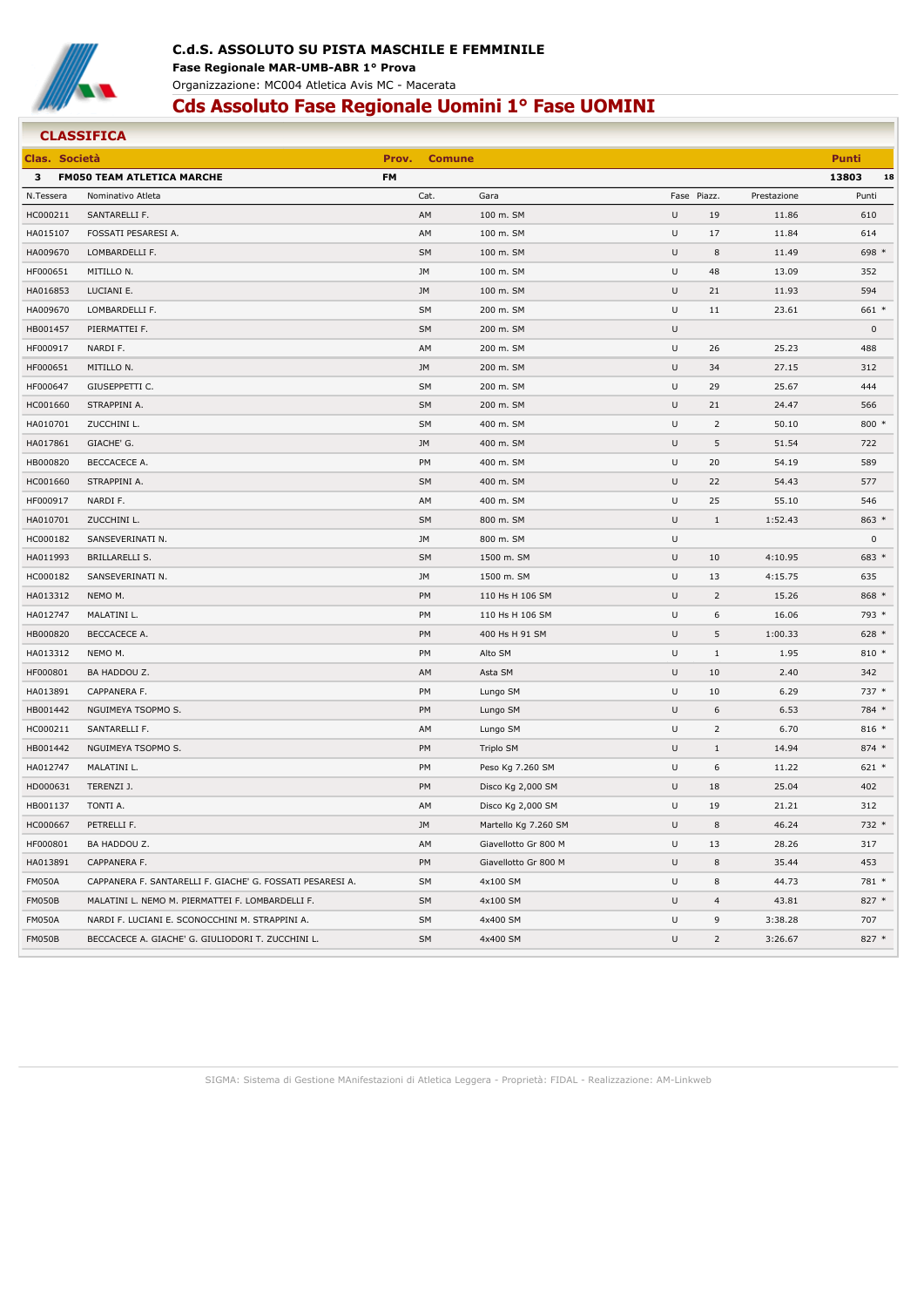

| <b>CLASSIFICA</b> |                                                           |    |                     |                      |   |             |                           |               |
|-------------------|-----------------------------------------------------------|----|---------------------|----------------------|---|-------------|---------------------------|---------------|
| Clas, Società     |                                                           |    | <b>Prov. Comune</b> |                      |   |             |                           | <b>Punti</b>  |
| $\overline{4}$    | PG014 ATL.CAPANNE PRO LOCO ATHL.TEAM                      | PG |                     |                      |   |             |                           | 13446<br>18   |
| N.Tessera         | Nominativo Atleta                                         |    | Cat.                | Gara                 |   | Fase Piazz. | Prestazione               | Punti         |
| KB000229          | TALEGALLI L.                                              |    | PM                  | 100 m. SM            | U |             | 5<br>11.36                | 730 *         |
| KB003618          | MARAN M.                                                  |    | PM                  | 100 m. SM            | U |             | 42<br>12.47               | 475           |
| KC000614          | MONTANUCCI A.                                             |    | <b>JM</b>           | 100 m. SM            | U |             | $\overline{2}$<br>11.32   | $741*$        |
| KA019484          | LAURENTI A.                                               |    | PM                  | 100 m. SM            | U |             | 30<br>12.16               | 542           |
| KB000229          | TALEGALLI L.                                              |    | PM                  | 200 m. SM            | U |             | 23.27<br>$\overline{7}$   | 701           |
| KC000614          | MONTANUCCI A.                                             |    | JM                  | 200 m. SM            | U |             | $\overline{4}$<br>23.03   | 729 *         |
| GL000327          | PAGNINI A.                                                |    | PM                  | 400 m. SM            | U |             | $1\,$<br>49.06            | 859 *         |
| KB000841          | BREGHI A.                                                 |    | AM                  | 400 m. SM            | U |             | 29<br>56.46               | 485           |
| KB002515          | ALBERATI N.                                               |    | AM                  | 400 m. SM            | U |             | 33<br>58.24               | 410           |
| KC000085          | BRUJA A.                                                  |    | PM                  | 400 m. SM            | U |             | $\overline{4}$<br>50.85   | 759 *         |
| HF000124          | PROIETTI ROMOLI F.                                        |    | SM                  | 800 m. SM            | U |             | 14<br>2:05.54             | 557           |
| KC000204          | NIZAMOV T.                                                |    | PM                  | 800 m. SM            | U |             | $\overline{2}$<br>1:52.67 | 856 *         |
| KC000204          | NIZAMOV T.                                                |    | PM                  | 1500 m. SM           | U |             | 3<br>4:03.94              | 756 *         |
| KA015172          | GRAZIESCHI P.                                             |    | <b>SM</b>           | 3000 St H91 SM       | U |             | 5<br>11:12.71             | 509 *         |
| KC000547          | BELLINI N.                                                |    | <b>JM</b>           | 400 Hs H 91 SM       | U |             | 56.67<br>3                | 762 *         |
| KC000085          | BRUJA A.                                                  |    | PM                  | 400 Hs H 91 SM       | U |             | $\overline{4}$<br>57.25   | 740 *         |
| KC000450          | CONTI F.                                                  |    | <b>JM</b>           | Lungo SM             | U |             | $\overline{7}$            | 6.49<br>776 * |
| KC000450          | CONTI F.                                                  |    | <b>JM</b>           | Triplo SM            | U |             | 4<br>13.54                | $727 *$       |
| KA016163          | TANGOCCI S.                                               |    | <b>SM</b>           | Peso Kg 7.260 SM     | U |             | 14                        | 8.14<br>375   |
| KA017406          | NICOLINI S.                                               |    | <b>SM</b>           | Peso Kg 7.260 SM     | U |             | $\overline{9}$            | 9.74<br>509 * |
| KA016163          | TANGOCCI S.                                               |    | SM                  | Disco Kg 2,000 SM    | U |             | 11<br>29.62               | 503           |
| KA018502          | COSTANZI A.                                               |    | <b>SM</b>           | Disco Kg 2,000 SM    | U |             | 3<br>44.62                | 792 *         |
| KC000451          | TOGNI L.                                                  |    | <b>JM</b>           | Martello Kg 7.260 SM | U |             | 9<br>44.90                | $711 *$       |
| KA017406          | NICOLINI S.                                               |    | SM                  | Giavellotto Gr 800 M | U |             | 9<br>32.24                | 393           |
| <b>PG014A</b>     | BREGHI A. ALBERATI N. BELLINA E. MARAN M.                 |    | SM                  | 4x100 SM             | U |             |                           | $\mathsf 0$   |
| <b>PG014B</b>     | MARIANGELI M. PROIETTI ROMOLI F. COSTABILE L. LAURENTI A. |    | <b>SM</b>           | 4x100 SM             | U |             | 9<br>45.42                | 747 *         |
| <b>PG014C</b>     | TALEGALLI L. PAGNINI A. CONTI F. MONTANUCCI A.            |    | <b>SM</b>           | 4x100 SM             | U |             | $\overline{2}$<br>43.32   | $852*$        |
| <b>PG014A</b>     | BRUJA A. NIZAMOV T. BELLINI N. PAGNINI A.                 |    | <b>SM</b>           | 4x400 SM             | U |             | $\mathbf{1}$<br>3:20.68   | 891 *         |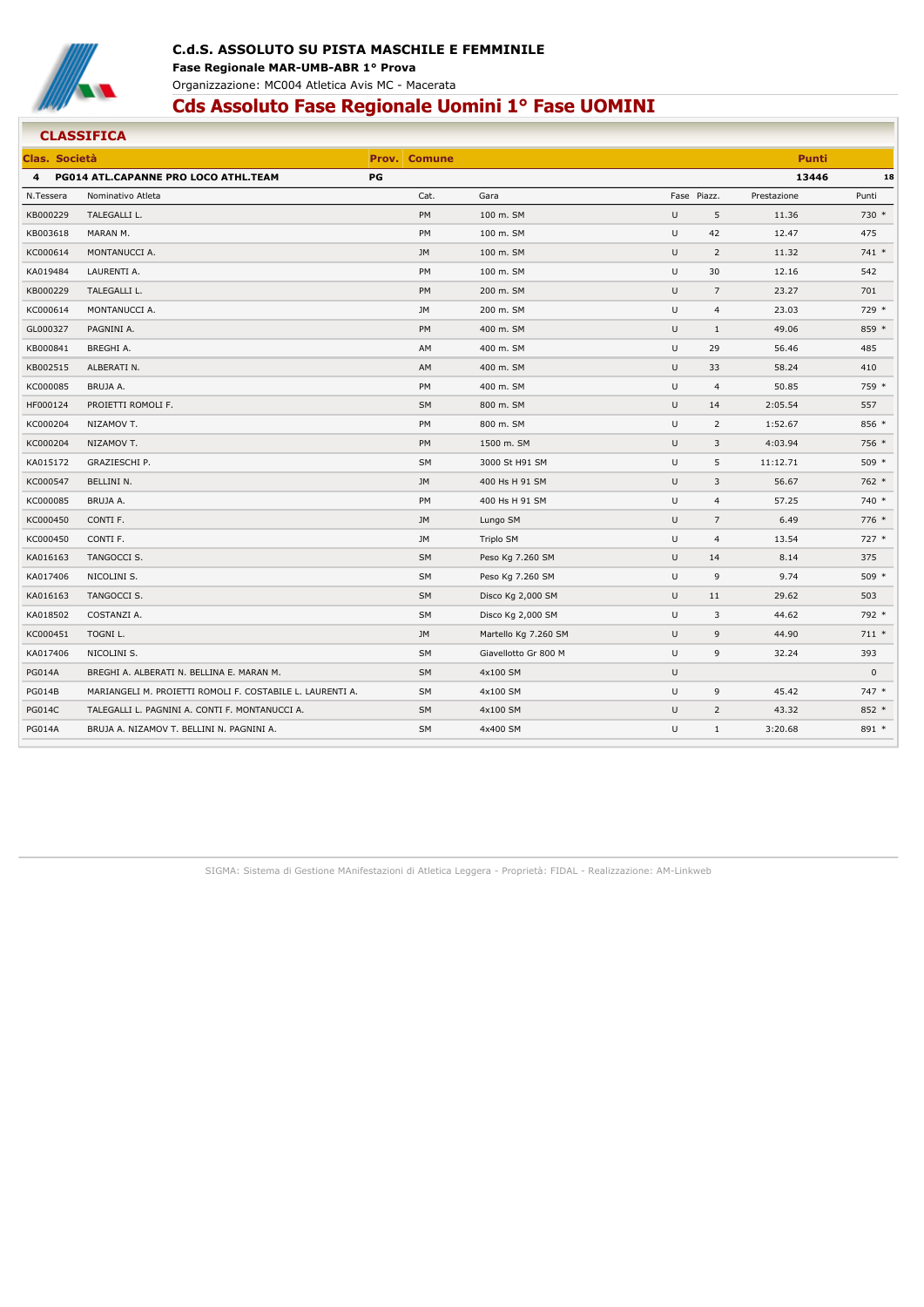

#### **CLASSIFICA Clas. Società Prov. Comune Punti 5 FM003 SPORT ATL. FERMO FM 12791 18** N.Tessera Nominativo Atleta Cat. Gara Fase Piazz. Prestazione Punti HA000673 TRONELLI R. SM35 100 m. SM U 44 12.83 402 HC001048 MONTERUBBIANESI L. AM 100 m. SM U 41 12.44 481 HE000974 MARI R. AM 100 m. SM U 20 11.91 598 HF000215 MASSUCCI V. AM 100 m. SM U 15 11.67 655 \* HF000473 CHIRIAC L. AM 100 m. SM U 7 11.47 703 \* HC000315 FLAMINI R. AM 100 m. SM U 12 11.62 667 \* HC000315 FLAMINI R. AM 200 m. SM U 9 23.34 693 \* HF000215 MASSUCCI V. AM 200 m. SM U 13 23.75 645 \* HF000461 SENIGAGLIA A. PM 400 m. SM U 19 53.99 598 \* HC000054 CATALDI G. JM 400 Hs H 91 SM U 0 HA005511 ANDRUSZKIEWICZ M. SM Alto SM U 6 1.75 664 \* HF000006 RICCI R. AM Asta SM U 8 2.70 421 HA007805 CATASTA L. SM Asta SM U 2 4.20 776 \* HB000205 SORCINELLI R. PM Lungo SM U 9 6.29 737 \* HA007805 CATASTA L. SM Lungo SM U 4 6.58 793 \* HB000205 SORCINELLI R. PM Triplo SM U 6 12.86 654 \* HA000673 TRONELLI R. SM35 Triplo SM U 0 HA016677 CATINI C. JM Peso Kg 7.260 SM U 4 12.34 699 \* HF000467 FICAU L. JM Disco Kg 2,000 SM U 7 36.34 641 \* HA012373 SEVASTIANOS A. SM Disco Kg 2,000 SM U 13 28.06 469 HF000791 SORCINELLI R. AM Disco Kg 2,000 SM U 12 28.69 483 HA000955 DUCA D. SM35 Disco Kg 2,000 SM U 8 35.14 617 HC000059 TOTO' M. JM Martello Kg 7.260 SM U 6 50.25 789 \* GA025371 ARNELLI F. SM Giavellotto Gr 800 M U 2 46.73 649 \* HB000976 BRANDI G. AM Marcia 10000m SM U 1 43:26.24 923 \* FM003A MASSUCCI V. FLAMINI R. CHIRIAC L. MARI R. AM 4x100 SM 4x100 SM U 6 44.62 786 \* FM003A MARI R. CHIRIAC L. SENIGAGLIA A. CATASTA L. SM 4x400 SM U 8 3:37.10 719 \*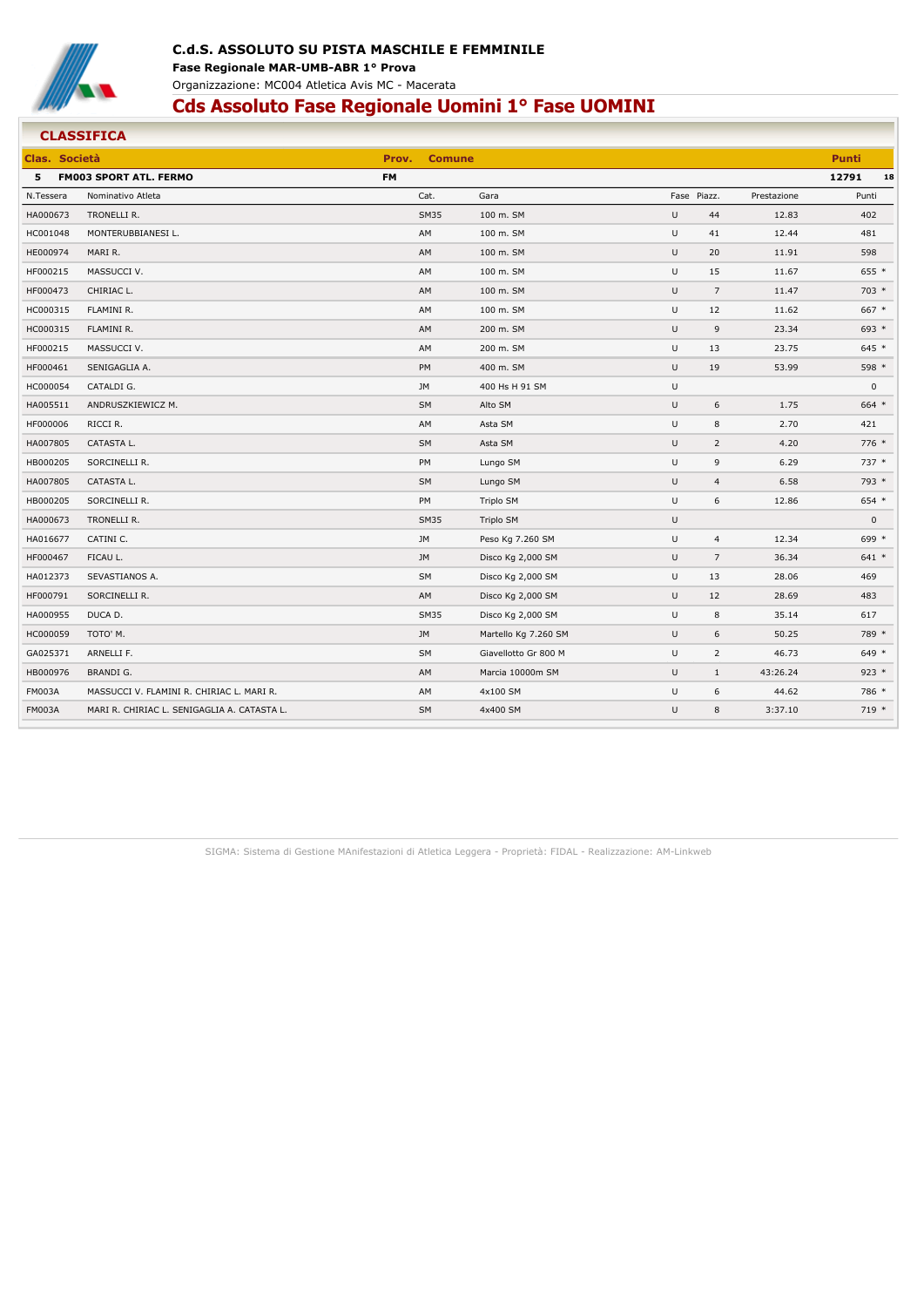

#### **CLASSIFICA Clas. Società Prov. Comune Punti 6 AP034 COLLECTION ATLETICA SAMBENEDET AP 12388 18** N.Tessera Nominativo Atleta Cat. Gara Fase Piazz. Prestazione Punti HA018170 NOVELLI P. AM 100 m. SM U 23 11.97 584 \* HA016978 ASSENTI A. SM 100 m. SM U 3 11.33 738 \* HA018170 NOVELLI P. AM 200 m. SM U 16 24.00 617 \* HC000199 PACITTO A. JM 200 m. SM U 5 23.09 722 \* HC002224 LUCIANI G. JM 400 m. SM U 15 53.39 628 \* HC001118 CORAZZA D. PM 800 m. SM U 12 1:59.76 684 \* HC002025 SANTANATOGLIA G. AM 1500 m. SM U 25 4:40.41 415 HC001745 ANGHEL I. SM E 5000 m. SM U 13 17:17.29 459 \* HC002025 SANTANATOGLIA G. AM 5000 m. SM U 0 HA012638 NALOCCA J. SM 110 Hs H 106 SM U 1 14.47 944 \* HC000199 PACITTO A. JM 110 Hs H 106 SM U 4 15.39 855 \* HA014186 MANOJLOVIC L. AM 400 Hs H 91 SM U 1 55.12 821 \* HA015448 NOVELLI E. PM Alto SM U 10 1.60 551 \* HC002202 ALESI C. SM50 Asta SM U 9 2.70 421 HA015448 NOVELLI E. PM Lungo SM U 15 5.57 592 \* HA016070 FEDE L. JM Triplo SM U 9 11.48 502 \* HA018348 SEBASTIANI C. SM55 Peso Kg 7.260 SM U 8 10.33 555 \* HC000876 D'OTTAVIO L. JM Peso Kg 7.260 SM U 10 9.69 505 HC000876 D'OTTAVIO L. JM Disco Kg 2,000 SM U 15 25.52 413 MA001125 MONDANARO G. SM35 Martello Kg 7.260 SM U 5 50.72 795 \* HC002202 ALESI C. SM50 Giavellotto Gr 800 M U 7 35.50 454 AP034A DI MATTEO A. NOVELLI E. NOVELLI P. FEDE L. SM 4x100 SM 4x100 SM 4x100 SM U 11 46.64 687 \* AP034B NALOCCA J. ASSENTI A. ROMANDINI D. PACITTO A. SM 4x100 SM 4x100 SM 4x100 SM U 3 43.46 845 \* AP034A LUCIANI G. CORAZZA D. ASSENTI A. MANOJLOVIC L. SM 4x400 SM 4x400 SM U 3 3:28.34 809 \*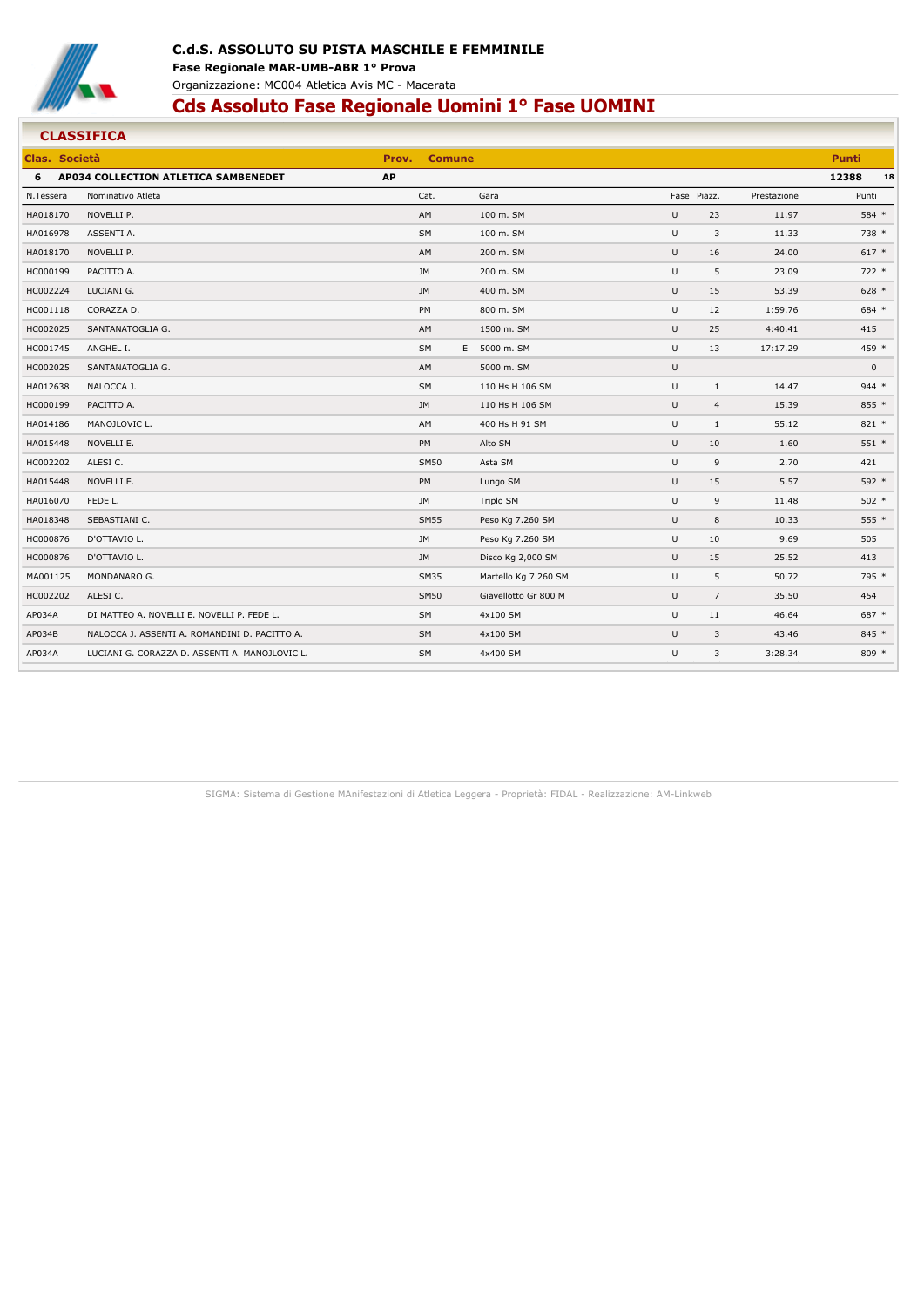

## **C.d.S. ASSOLUTO SU PISTA MASCHILE E FEMMINILE Fase Regionale MAR-UMB-ABR 1° Prova** Organizzazione: MC004 Atletica Avis MC - Macerata

# **Cds Assoluto Fase Regionale Uomini 1° Fase UOMINI**

|                | <b>CLASSIFICA</b>                                            |           |               |                      |             |                |             |              |    |
|----------------|--------------------------------------------------------------|-----------|---------------|----------------------|-------------|----------------|-------------|--------------|----|
| Clas. Società  |                                                              | Prov.     | <b>Comune</b> |                      |             |                |             | <b>Punti</b> |    |
| $\overline{z}$ | AP005 ASA ASCOLI PICENO                                      | <b>AP</b> |               |                      |             |                |             | 11200        | 18 |
| N.Tessera      | Nominativo Atleta                                            |           | Cat.          | Gara                 | Fase Piazz. |                | Prestazione | Punti        |    |
| HA015957       | ACCIACCAFERRI P.                                             |           | <b>SM45</b>   | 100 m. SM            | U           | 22             | 11.96       | 587 *        |    |
| HC001393       | AMELI F.                                                     |           | PM            | 200 m. SM            | U           | 12             | 23.66       | 656 *        |    |
| HA015957       | ACCIACCAFERRI P.                                             |           | <b>SM45</b>   | 200 m. SM            | U           | 20             | 24.20       | 595 *        |    |
| HC001923       | DI FELICE D'IGNOTI M.                                        |           | SM            | 400 m. SM            | U           | 8              | 52.45       | $675 *$      |    |
| HA018514       | CAPPELLI L.                                                  |           | <b>JM</b>     | 400 m. SM            | U           | 28             | 55.92       | 509          |    |
| HC001763       | SILVESTRI C.                                                 |           | <b>JM</b>     | 800 m. SM            | U           | 16             | 2:07.17     | $524$ *      |    |
| HC001753       | PIROZZI R.                                                   |           | <b>JM</b>     | 800 m. SM            | U           |                |             | $\mathbf{0}$ |    |
| HC001753       | PIROZZI R.                                                   |           | <b>JM</b>     | 1500 m. SM           | U           | 28             | 4:47.50     | $360 *$      |    |
| HC000495       | DE ANGELIS P.                                                |           | AM            | 1500 m. SM           | U           | 29             | 4:50.86     | 336          |    |
| HC000071       | CARDOSI C.                                                   |           | <b>SM45</b>   | 5000 m. SM           | U           | 17             | 18:14.43    | 345 *        |    |
| HC001763       | SILVESTRI C.                                                 |           | <b>JM</b>     | Alto SM              | U           | 13             | 1.50        | 475 *        |    |
| HC000949       | RONGONI L.                                                   |           | <b>JM</b>     | Alto SM              | U           |                |             | $\mathbf 0$  |    |
| HC000949       | RONGONI L.                                                   |           | <b>JM</b>     | Asta SM              | U           |                |             | $\mathbf 0$  |    |
| HC001774       | SQUARCIA Y.                                                  |           | AM            | Lungo SM             | U           | 13             | 5.71        | $621 *$      |    |
| HC002067       | <b>BALLONI M.</b>                                            |           | AM            | Peso Kg 7.260 SM     | U           |                |             | $\mathsf 0$  |    |
| HC001551       | CAPPONI M.                                                   |           | AM            | Peso Kg 7.260 SM     | U           | 11             | 9.68        | $504$ *      |    |
| HC002067       | <b>BALLONI M.</b>                                            |           | AM            | Disco Kg 2,000 SM    | U           | $\overline{4}$ | 43.78       | $778*$       |    |
| HA017012       | SANTUCCI I.                                                  |           | PM            | Disco Kg 2,000 SM    | U           | 5              | 42.34       | 753 *        |    |
| HA009723       | MANCINELLI S.                                                |           | <b>SM</b>     | Martello Kg 7.260 SM | U           |                |             | $\mathsf 0$  |    |
| HC001549       | VIOZZI L.                                                    |           | JM            | Martello Kg 7.260 SM | U           | $\overline{7}$ | 46.53       | 736 *        |    |
| HA007108       | MARUSSI M.                                                   |           | SM            | Martello Kg 7.260 SM | U           | $\overline{2}$ | 57.77       | 881 *        |    |
| HC000107       | FILIPPONI A.                                                 |           | AM            | Giavellotto Gr 800 M | U           | $\overline{4}$ | 38.54       | $509$ *      |    |
| HA017568       | GIORGI J.                                                    |           | PM            | Giavellotto Gr 800 M | U           | $1\,$          | 48.60       | 679 *        |    |
| AP005A         | SILVESTRI S. AMELI F. DI FELICE D'IGNOTI M. ACCIACCAFERRI P. |           | <b>SM</b>     | 4x100 SM             | U           | $\overline{7}$ | 44.68       | 783 *        |    |
| AP005A         | AMELI F. DI FELICE D'IGNOTI M. CAPPELLI L. SILVESTRI S.      |           | SM            | 4x400 SM             | U           | $\overline{7}$ | 3:35.08     | 739 *        |    |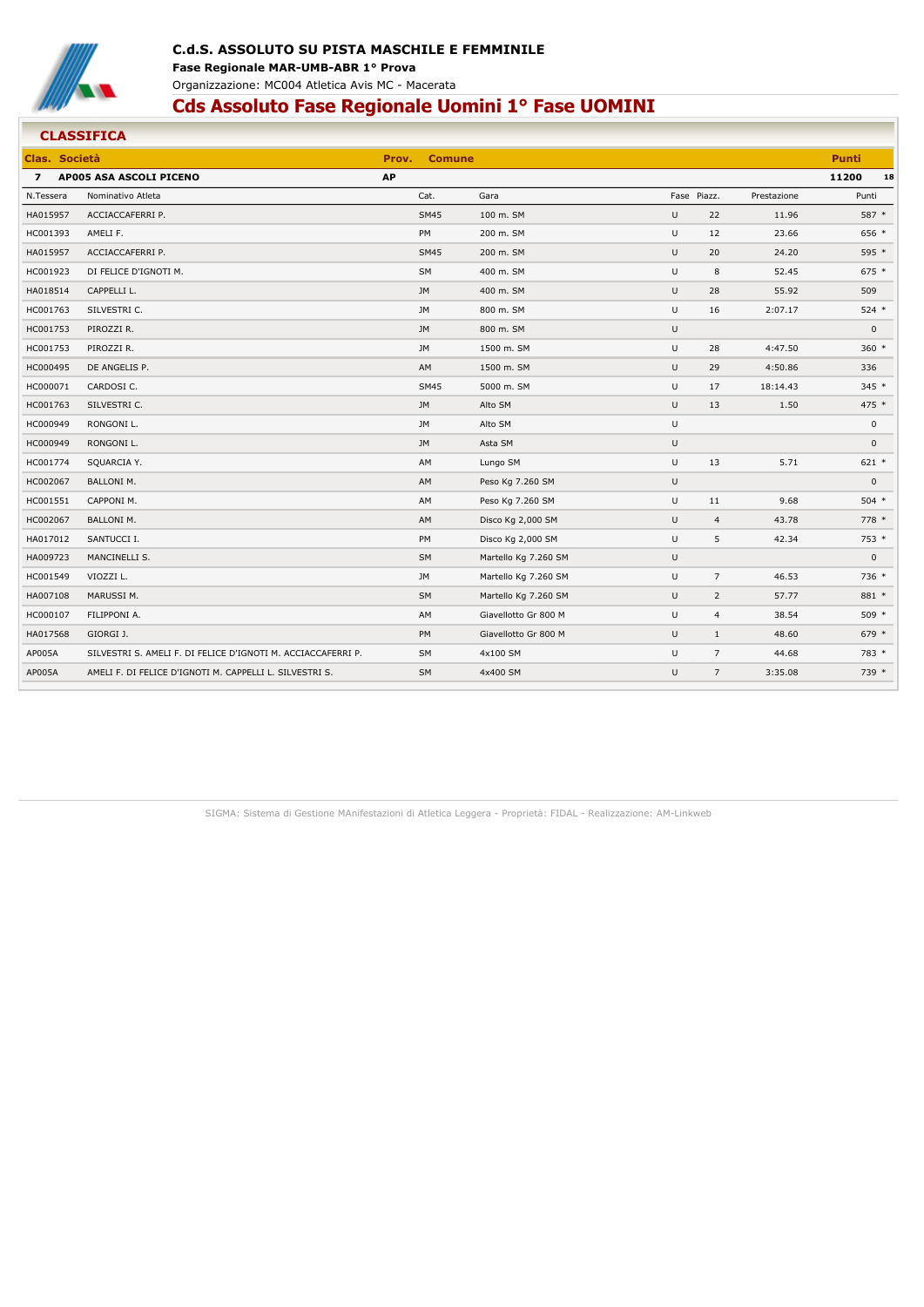

|               | <b>CLASSIFICA</b>                                 |       |               |                      |   |                |             |              |    |
|---------------|---------------------------------------------------|-------|---------------|----------------------|---|----------------|-------------|--------------|----|
| Clas. Società |                                                   | Prov. | <b>Comune</b> |                      |   |                |             | <b>Punti</b> |    |
| 8             | ANO10 S.E.F. STAMURA ANCONA A.S.D.                | AN    |               |                      |   |                |             | 11015        | 18 |
| N.Tessera     | Nominativo Atleta                                 |       | Cat.          | Gara                 |   | Fase Piazz.    | Prestazione | Punti        |    |
| HA012384      | FIORINI F.                                        |       | SM            | 100 m. SM            | U | 24             | 11.99       | 580 *        |    |
| HB003289      | RANUCCI L.                                        |       | AM            | 100 m. SM            | U | 35             | 12.26       | 520          |    |
| HB003024      | PIERSIGILLI G.                                    |       | AM            | 200 m. SM            | U | 22             | 24.71       | 541 *        |    |
| HA014841      | CASSISI E.                                        |       | SM            | 400 m. SM            | U | 18             | 53.85       | $605 *$      |    |
| HB003290      | DUCA R.                                           |       | AM            | 800 m. SM            | U | 26             | 2:27.19     | 197          |    |
| HA000064      | FREZZOTTI A.                                      |       | <b>SM40</b>   | 800 m. SM            | U | 15             | 2:07.04     | 526          |    |
| HA014547      | LUCARINI L.                                       |       | PM            | 800 m. SM            | U | 5              | 1:58.47     | $714*$       |    |
| HA018063      | MENGARELLI F.                                     |       | AM            | 800 m. SM            | U | 25             | 2:17.59     | 334          |    |
| HB001629      | <b>BARONTINI S.</b>                               |       | AM            | 800 m. SM            | U | 3              | 1:53.73     | 829 *        |    |
| HA018645      | SALVANELLI L.                                     |       | AM            | 800 m. SM            | U | 20             | 2:09.86     | 471          |    |
| HE000119      | CASTELLUCCI A.                                    |       | JM            | 1500 m. SM           | U | $\overline{a}$ | 4:06.59     | 728 *        |    |
| HA018645      | SALVANELLI L.                                     |       | AM            | 1500 m. SM           | U | 22             | 4:30.32     | 500          |    |
| HB003216      | PACCAMICCIO F.                                    |       | AM            | 1500 m. SM           | U | 27             | 4:44.35     | 384          |    |
| HA014547      | LUCARINI L.                                       |       | PM            | 1500 m. SM           | U | 6              | 4:08.49     | 708 *        |    |
| HA000064      | FREZZOTTI A.                                      |       | <b>SM40</b>   | 1500 m. SM           | U | 15             | 4:19.29     | 601          |    |
| HA015637      | CARNEVALI E.                                      |       | JM            | 5000 m. SM           | U |                |             | $\pmb{0}$    |    |
| HE000119      | CASTELLUCCI A.                                    |       | JM            | 5000 m. SM           | U | $\overline{a}$ | 15:36.93    | 695 *        |    |
| HE000890      | BORINI N.                                         |       | <b>SM</b>     | 5000 m. SM           | U | 12             | 17:02.64    | 491          |    |
| HD000004      | <b>GRASSELLI S.</b>                               |       | JM            | 5000 m. SM           | U | 3              | 15:25.36    | 725 *        |    |
| HB000972      | OUSSEYNOU FALL D.                                 |       | <b>SM</b>     | E 5000 m. SM         | U | $\overline{7}$ | 15:48.17    | 667          |    |
| HB002047      | LAMURA E.                                         |       | AM            | 5000 m. SM           | U | 15             | 17:31.63    | 429          |    |
| HA013613      | DEL BUONO L.                                      |       | <b>SM35</b>   | 3000 St H91 SM       | U | $1\,$          | 9:35.78     | $823*$       |    |
| HA018110      | MALATESTA D.                                      |       | AM            | Alto SM              | U | 5              | 1.80        | $701 *$      |    |
| HB000894      | LATINI A.                                         |       | <b>JM</b>     | Alto SM              | U | 3              | 1.85        | 737 *        |    |
| HB004279      | PIGLIAPOCO M.                                     |       | AM            | Lungo SM             | U | 16             | 5.52        | 582 *        |    |
| HB002887      | AMBROGETTI A.                                     |       | JM            | Peso Kg 7.260 SM     | U | 15             | 6.72        | $246 *$      |    |
| HB002887      | AMBROGETTI A.                                     |       | <b>JM</b>     | Martello Kg 7.260 SM | U | 10             | 21.35       | $257*$       |    |
| HA018110      | MALATESTA D.                                      |       | AM            | Giavellotto Gr 800 M | U | 14             | 20.28       | $155*$       |    |
| AN010A        | FIORINI F. CASSISI E. PIERSIGILLI G. RANUCCI L.   |       | SM            | 4x100 SM             | U | 10             | 45.69       | 733 *        |    |
| AN010A        | CASSISI E. FREZZOTTI A. MENGARELLI F. LUCARINI L. |       | <b>SM</b>     | 4x400 SM             | U | 11             | 3:43.41     | 656 *        |    |
|               |                                                   |       |               |                      |   |                |             |              |    |